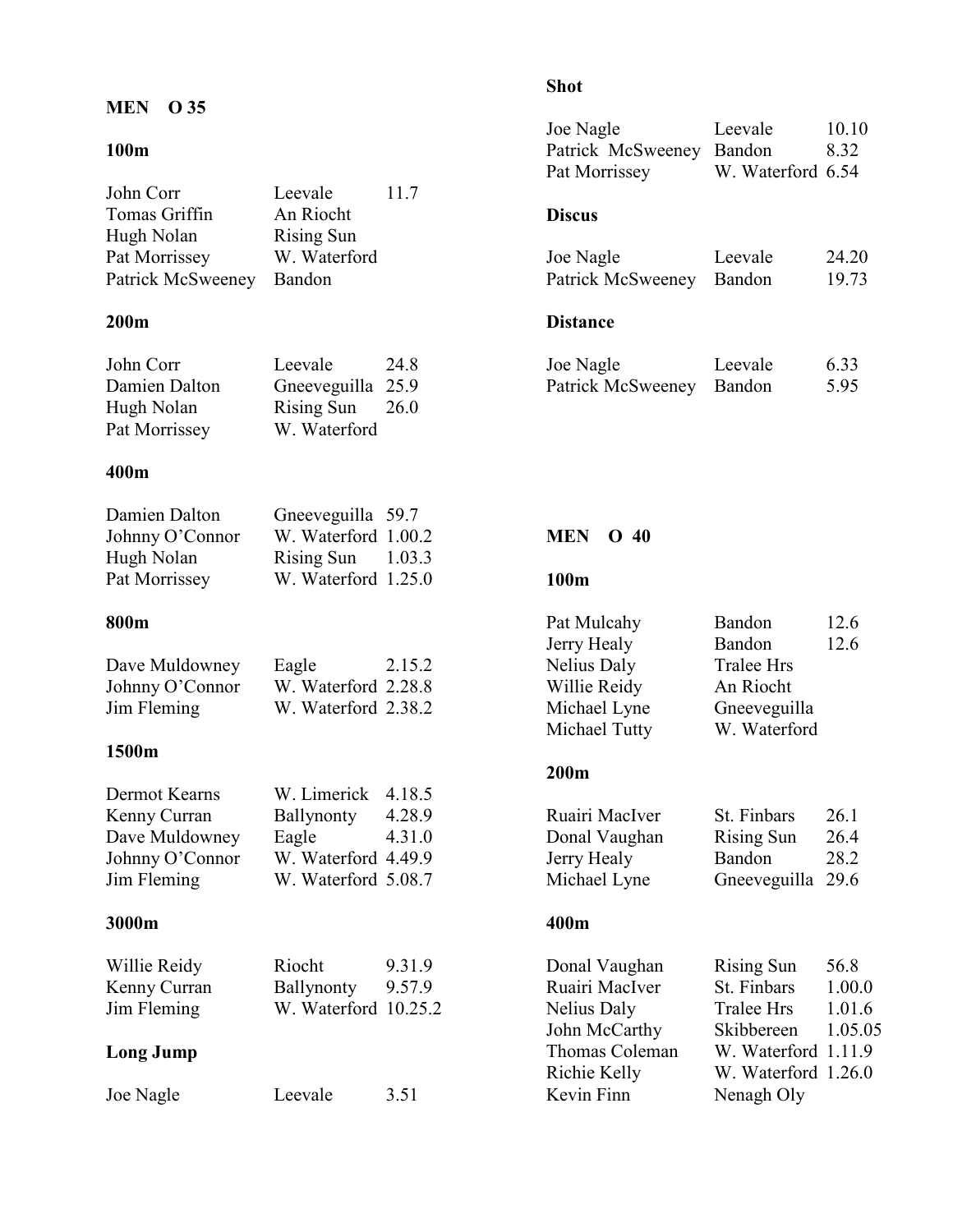#### 800m

| Pat Hogan            | Ennis Track         | 2.14.6  | Tom Dwyer             | Templemore         | 27.45  |
|----------------------|---------------------|---------|-----------------------|--------------------|--------|
| Donal Vaughan        | <b>Rising Sun</b>   | 2.16.9  | Tom Greene            | St. John's Cl      | 24.41  |
| <b>John Barrett</b>  | Gneeveguilla        | 2.19.0  | Pat Dunford           | W. Waterford 19.54 |        |
| John Logan           | Skibbereen          | 2.31.7  | <b>Vincent Tutty</b>  | W. Waterford 18.41 |        |
| Ruairi MacIver       | St. Finbars         | 2.37.3  |                       |                    |        |
| Patrick O'Brien      | Skibbereen          | 2.47.3  | <b>Javelin</b>        |                    |        |
| John McCarthy        | Skibbereen          |         |                       |                    |        |
|                      |                     |         | Tom Greene            | St. John's Cl      | 30.83  |
| 1500m                |                     |         | Michael Tutty         | W.Waterford        | 30.53  |
|                      |                     |         | Donal Vaughan         | <b>Rising Sun</b>  | 28.49  |
| Pat Hogan            | Ennis Track         | 4.43.9  | Tom Dwyer             | Templemore         | 26.93  |
| Patrick O'Brien      | Skibbereen          | 5.20.3  | Richie Kelly          | W. Waterford 23.50 |        |
| Tomas Coleman        | W. Waterford 5.25.6 |         | Tomas Coleman         | W Waterford        | 23.34  |
| John McCarthy        | Skibbereen          | 5.34.9  | Pat Mulcahy           | Bandon             | 23.30  |
|                      |                     |         | Pat Dunford           | W. Waterford 21.05 |        |
| 3000m                |                     |         | <b>Vincent Tutty</b>  | W Waterford 19.80  |        |
|                      |                     |         |                       |                    |        |
| John Barrett         | Gneeveguilla 9.49.9 |         | <b>Distance</b>       |                    |        |
| Denis McCarthy       | East Cork           | 9.49.8  |                       |                    |        |
| John Logan           | Skibbereen          | 10.58.7 | Tom Dwyer             | Templemore         | 8.55   |
| Gerard Keane         | An Riocht           | 11.15.6 | Pat Dunford           | W. Waterford 5.78  |        |
|                      |                     |         |                       |                    |        |
| <b>Long Jump</b>     |                     |         |                       |                    |        |
| Tommy Green          | St. Johns Cl        | 5.13    |                       |                    |        |
| Willie O'Connor      | An Riocht           | 5.02    |                       |                    |        |
| Pat Mulcahy          | Bandon              | 4.50    |                       |                    |        |
| Nelius Daly          | <b>Tralee Hrs</b>   | 4.20    | <b>MEN</b><br>O 45    |                    |        |
| Michael Lyne         | Gneeveguilla 3.96   |         |                       |                    |        |
| <b>Vincent Tutty</b> | W. Waterford 3.55   |         | 100m                  |                    |        |
|                      |                     |         |                       |                    |        |
| <b>High Jump</b>     |                     |         | John Murphy           | Liscarroll         | 13.0   |
| B. Meaghr            | Nenagh Oly          | 1.60    |                       |                    |        |
| Tom Greene           | St. John's Cl       | 1.50    | 200m                  |                    |        |
| Nelius Daly          | <b>Tralee Hrs</b>   | 1.40    |                       |                    |        |
| Michael Lyne         | Gneeveguilla        | 1.20    | John Murphy           | Liscarroll         | 27.9   |
| <b>Vincent Tutty</b> | W. Waterford 1.10   |         | <b>Stephen Murphy</b> | <b>Rising Sun</b>  | 32.4   |
| Patrick O'Brien      | Skibbereen          | 1.10    | Jim O'Connor          | Gneeveguilla       | 35.7   |
|                      |                     |         |                       |                    |        |
| <b>Shot</b>          |                     |         |                       |                    |        |
|                      |                     |         | 400m                  |                    |        |
| Tom Dwyer            | Templemore          | 10.88   |                       |                    |        |
| Tom Greene           | St. John's Cl       | 9.60    | John Leahy            | <b>Rising Sun</b>  | 1.06.7 |
| Pat Dunford          | W. Waterford        | 8.14    | <b>Stephen Murphy</b> | <b>Rising Sun</b>  | 1.12.7 |
| Patrick O'Brien      | Skibbereen          | 7.32    |                       |                    |        |

# Discus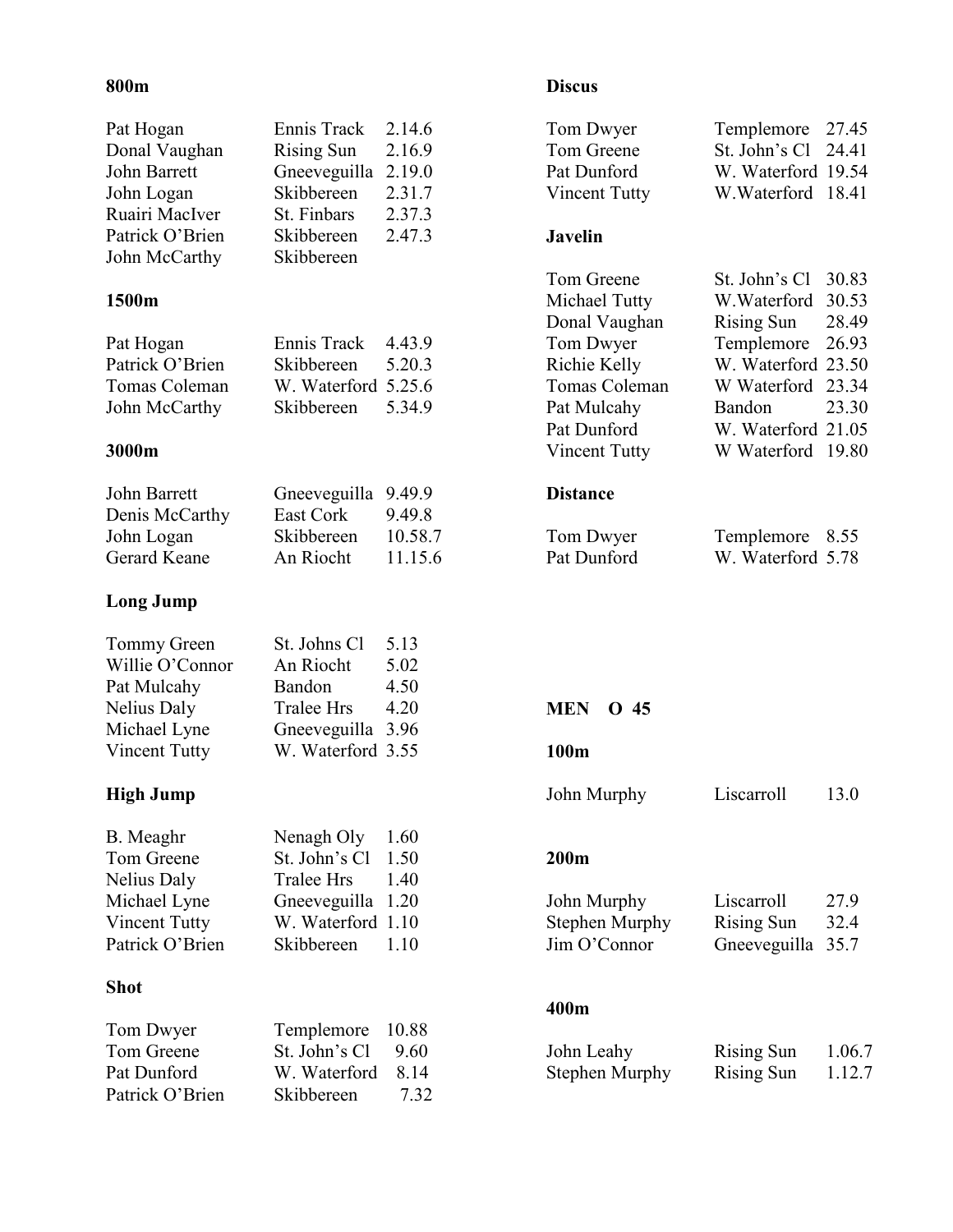### 800m

| Larry Kennedy<br>John Leahy<br>Stephen Murphy | Waterford AC 2.20.3<br><b>Rising Sun</b><br><b>Rising Sun</b> | 2.33.9           |
|-----------------------------------------------|---------------------------------------------------------------|------------------|
| 1500m                                         |                                                               |                  |
| Larry Kennedy<br>Michael O'Shea               | Waterford<br>Iveragh                                          | 4.34.7<br>4.53.2 |

| Michael O'Shea | Iveragh           | 4.53.2  |
|----------------|-------------------|---------|
| John Leahy     | <b>Rising Sun</b> | 5.05.5. |
| Stephen Murphy | <b>Rising Sun</b> | 5.43.4  |

# 3000m

| Larry Kennedy  | Waterford AC 10.01.3 |         |
|----------------|----------------------|---------|
| Michael O'Shea | Iveragh              | 10.09.8 |
| Tom Shanahan   | An Riocht            | 10.28.3 |

# Long Jump

| John Murphy      | Liscarroll        | 4.86 |
|------------------|-------------------|------|
| Larry $O'$ Grady | Bilboa            | 4.37 |
| Jim O'Connor     | Gneeveguilla 2.98 |      |

# High Jump

| John Murphy      | Liscarroll        | 1.55 |
|------------------|-------------------|------|
| Larry $O'$ Grady | Bilboa            | 1.40 |
| J. O'Connor      | Gneeveguilla 1.00 |      |

#### Shot

| John O'Dea     | Dundrum           | 10.58 |
|----------------|-------------------|-------|
| Frank Stam     | Leevale           | 9.60  |
| M. Fitzpatrick | St. Mary's Cl     | 9.26  |
| Larry O'Grady  | Bilboa            | 9.04  |
| John O'Donovan | Bandon            | 8.03  |
| Donal Howard   | <b>Rising Sun</b> | 6.40  |
| Jim O'Connor   | Gneeveguilla      | 6.07  |

### Discus

| Frank Stam     | Leevale           | 30.60 |
|----------------|-------------------|-------|
| John O'Dea     | Dundrum           | 25.83 |
| M. Fitzpatrick | St. Marys Cl      | 19.69 |
| Donal Howard   | <b>Rising Sun</b> | 18.18 |

# Javelin

| John O'Dea<br>M. Fitzpatrick<br>Donal Howard<br>Distance 56lbs | Dundrum<br>St. Mary's Cl<br><b>Rising Sun</b> | 29.22<br>22.00<br>16.81 |
|----------------------------------------------------------------|-----------------------------------------------|-------------------------|
| John O'Dea                                                     | Dundrum                                       | 8.65                    |
| M.Fitzpatrick                                                  | St. Marys Cl                                  | 7.22                    |
| John O'Donovan                                                 | Bandon                                        | 6.48                    |
| Donal Howard                                                   | <b>Rising Sun</b>                             | 6.37                    |
| Frank Stam                                                     | Leevale                                       | 6.10                    |
| Larry O'Grady                                                  | Bilboa                                        | 6.02                    |
| Jim O'Connor                                                   | Gneeveguilla                                  |                         |

#### MEN O 50

#### 100m

| Pat Canty     | Tralee Hrs | 12.8 |
|---------------|------------|------|
| Paudie Cronin | Doheny     |      |
| Joe Hurley    | Skibbereen |      |

#### 200m

| Dooneen    | 27.8             |
|------------|------------------|
| Skibbereen | 30.6             |
| Dundrum    | 34.0             |
|            | W Waterford 27.4 |

#### 400m

| Joe Gough     | W. Waterford $1.01.0$ |        |
|---------------|-----------------------|--------|
| Dan Kennedy   | St. Finbars           | 1.08.9 |
| John Shanahan | Dundrum               | 1.11.6 |

#### 800m

| Tony McNamara | Dooneen             | 2.32.8 |
|---------------|---------------------|--------|
| Colin Lyons   | W. Waterford 2.39.0 |        |
| Dan Kennedy   | St. Finbars         | 2.42.2 |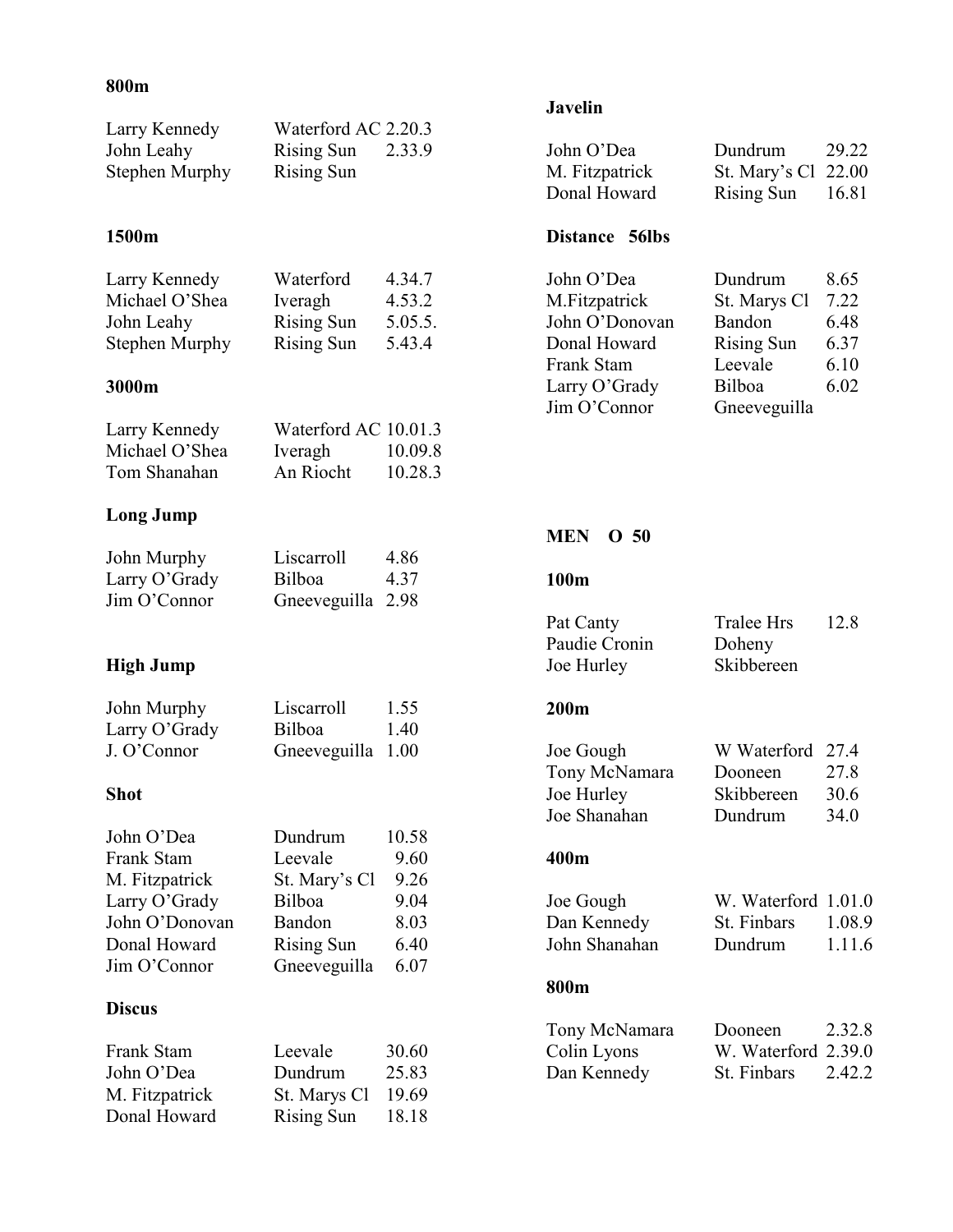| 1500m                                                              |                                                      |                         |                                         | 35lbs<br><b>Distance</b>                                   |                                                  |                              |
|--------------------------------------------------------------------|------------------------------------------------------|-------------------------|-----------------------------------------|------------------------------------------------------------|--------------------------------------------------|------------------------------|
| Eugene Moynihan<br>Michael Murphy<br>Michael Harvey<br>Colin Lyons | Marian<br>St. Finbars<br>Kilmurry Ibk<br>W.Waterford |                         | 4.36.9<br>4.40.1<br>5.07.3<br>5.25.4    | Patsy O'Connor<br>George Ross<br>John Hurley<br>Joe Hurley | Tralee Hrs<br>Doheny<br>Skibbereen<br>Skibbereen | 8.14<br>7.32<br>5.58<br>5.09 |
| 3000m                                                              |                                                      |                         |                                         |                                                            |                                                  |                              |
| Eugene Moynihan<br>Michael Mangan<br>Pat Murphy<br>Michael Harvey  | Marian<br>Star of the Laune<br>Eagle<br>Kilmurry Ibk |                         | 9.59.6<br>10.19.9<br>10.26.9<br>11.00.9 | <b>MEN</b><br>O <sub>55</sub>                              |                                                  |                              |
| Dan Kennedy<br>John Quigley                                        | St. Finbars<br>Eagle                                 |                         | 11.23.4<br>11.52.8                      | 100m                                                       |                                                  |                              |
| <b>Long Jump</b>                                                   |                                                      |                         |                                         | <b>Eddie Greene</b><br>William O'Connor                    | Dundreum<br>An Riocht                            | 14.3                         |
| Pat Canty<br>Joe Gough<br>Dan Kennedy                              | <b>Tralee Hrs</b><br>W. Waterford<br>St. Finbars     |                         | 4.94<br>4.27<br>3.86                    | 200m                                                       |                                                  |                              |
| John Hurley                                                        | Skibbereen                                           |                         | 3.80                                    | <b>Eddie Greene</b><br>Dick Browne                         | Dundrum<br>Dundrum                               | 30.2<br>34.7                 |
| <b>High Jump</b>                                                   |                                                      |                         |                                         | 400m                                                       |                                                  |                              |
| Colin Lyons<br>J. Hurley                                           | W.Waterford<br>Skibbereen                            | 1.20<br>1.10            |                                         | Dick Browne                                                | Dundrum                                          | 1.19.5                       |
| <b>Shot</b>                                                        |                                                      |                         |                                         | 800m                                                       |                                                  |                              |
| Patsy O'Connor<br>James O'Hare                                     | <b>Tralee Hrs</b><br>Limerick AC                     | 11.17<br>9.22           |                                         | Pascal Proctor                                             | W. Waterford 3.07.6                              |                              |
| Pat Canty                                                          | <b>Tralee Hrs</b>                                    | 9.03                    |                                         | 1500m                                                      |                                                  |                              |
| <b>Discus</b>                                                      |                                                      |                         |                                         | Patrick O'Shea<br>Pascal Proctor                           | Iveragh<br>W.Waterford                           | 5.01.3<br>6.11.8             |
| Patsy O'Connor<br>James O'Hare<br>Joe Hurley                       | Tralee Hrs.<br>Limerick<br>Skibbereen                | 38.60<br>25.70<br>21.00 |                                         | 3000m                                                      |                                                  |                              |
| John Quigley                                                       | Eagle                                                | 16.78                   |                                         |                                                            |                                                  |                              |
| <b>Javelin</b>                                                     |                                                      |                         |                                         | Patrick O'Shea<br>10.15.8                                  | Iveragh                                          |                              |

Pascal Proctor W.Waterford

Pat O'Riordan St. Brendans 4.01<br>
Liam O'Dwyer Dundrum 3.21

Mike Adamson Liscarroll

14.14.6

Long Jump

Liam O'Dwyer

#### Javelin

| Patsy O'Connor | Tralee Hrs         | 36.40 |
|----------------|--------------------|-------|
| James O'Hare   | Limerick AC 32.06  |       |
| Colin Lyons    | W. Waterford 26.06 |       |
| John Quigley   | Eagle              | 22.58 |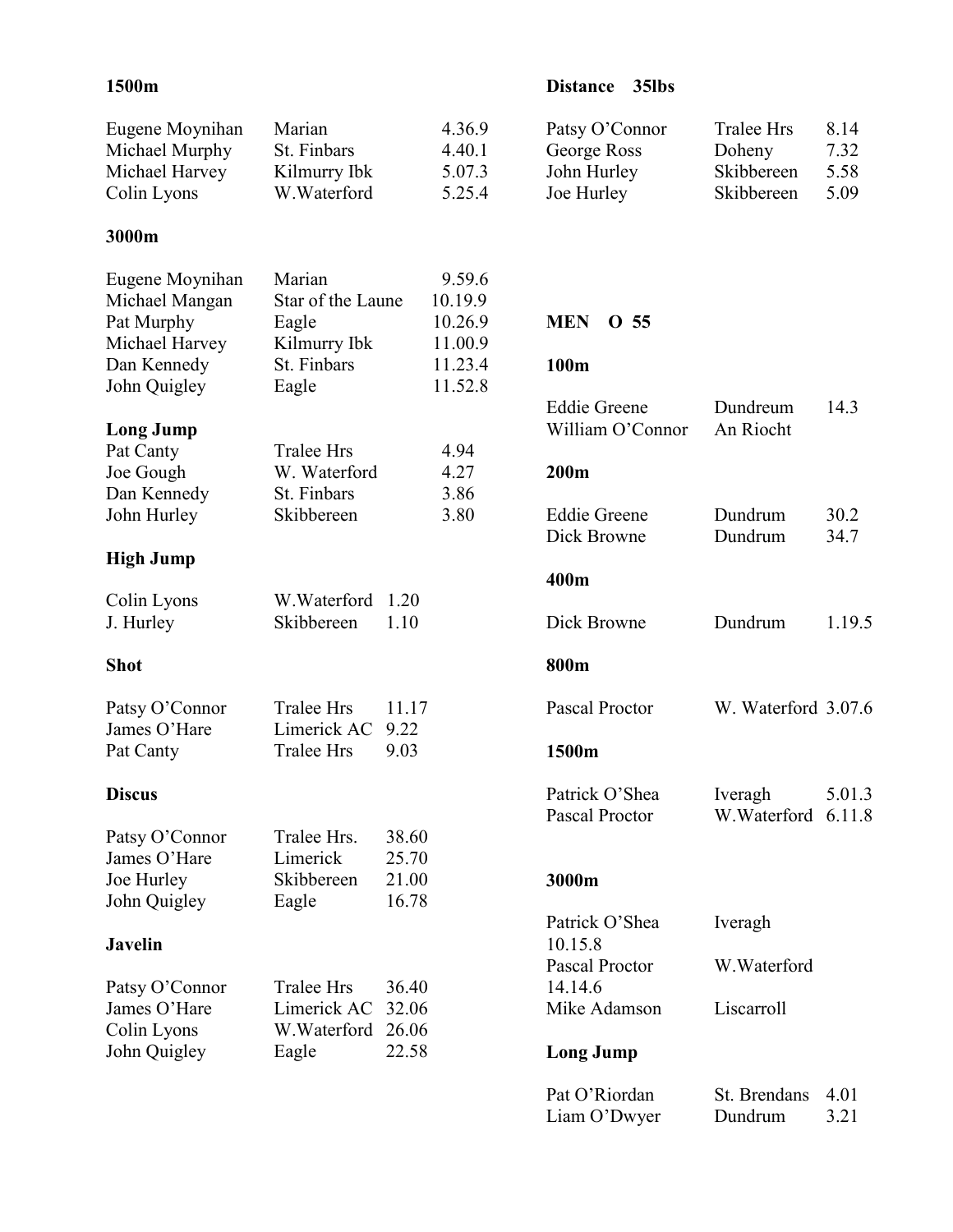# High Jump

| Liam O'Dwyer<br>Pat O'Riordan                                        | Dundrum<br>St. Brendans                        | 1.10                             |
|----------------------------------------------------------------------|------------------------------------------------|----------------------------------|
| Shot                                                                 |                                                |                                  |
| Michael Kelly<br><b>Eddie Greene</b><br>Mike Adamson                 | Nenagh Oly<br>Dundrum<br>Liscarroll            | 9.86<br>6.79<br>6.37             |
| <b>Discus</b>                                                        |                                                |                                  |
| Mike Kelly<br>Mike Adamson                                           | Nenagh Oly<br>Liscarroll                       | 25.50<br>21.58                   |
| <b>Javelin</b>                                                       |                                                |                                  |
| Michael Kelly<br>Liam O'Dwyer<br>Mike Adamson<br><b>Eddie Greene</b> | Nenagh Oly<br>Dundrum<br>Liscarroll<br>Dundrum | 29.17<br>23.45<br>23.30<br>18.62 |
| <b>Distance 35lbs</b>                                                |                                                |                                  |
| Gerry O'Connell<br>Michael Kelly<br>Liam O'Dwyer                     | Marian<br>Nenagh<br>Dundrum                    | 7.32<br>6.87<br>5.92             |

# MEN O 60

# 100m

| Con O'Donovan<br>Willie O'Mahoney                                                | <b>Rising Sun</b><br>Youghal           | 14.3                 |  |
|----------------------------------------------------------------------------------|----------------------------------------|----------------------|--|
| 200m                                                                             |                                        |                      |  |
| Con O'Donovan<br>Jim Murray                                                      | <b>Rising Sun</b><br><b>Rising Sun</b> | 29.8<br>33.2         |  |
| 400m                                                                             |                                        |                      |  |
| Jim Murray<br>Willie O'Mahoney                                                   | <b>Rising Sun</b><br>Youghal           | 1.08.3<br>1.12.5     |  |
| 800m                                                                             |                                        |                      |  |
| <b>Jimmy Murray</b>                                                              | <b>Rising Sun</b>                      | 2.57.9               |  |
| 1500m                                                                            |                                        |                      |  |
| Willie O'Mahony<br>Pat Connaughton                                               | Youghal<br>W. Waterford 6.14.1         | 5.52.5               |  |
| 3000m                                                                            |                                        |                      |  |
| Lorcan Murphy                                                                    | Iveragh                                | 12.49.6              |  |
| <b>Long Jump</b>                                                                 |                                        |                      |  |
| Con O'Donovan<br>Willie O'Mahoney                                                | <b>Rising Sun</b><br>Youghal           | 3.86<br>2.96         |  |
| High Jump                                                                        |                                        |                      |  |
| M O'Riordan                                                                      | Dundrum                                | 1.00                 |  |
| <b>Shot</b><br><b>Batt McHugh</b><br>Michael O'Sulivan<br><b>Tim Fitzpatrick</b> | East Cork<br>Riocht<br>Liscarroll      | 7.87<br>7.03<br>6.82 |  |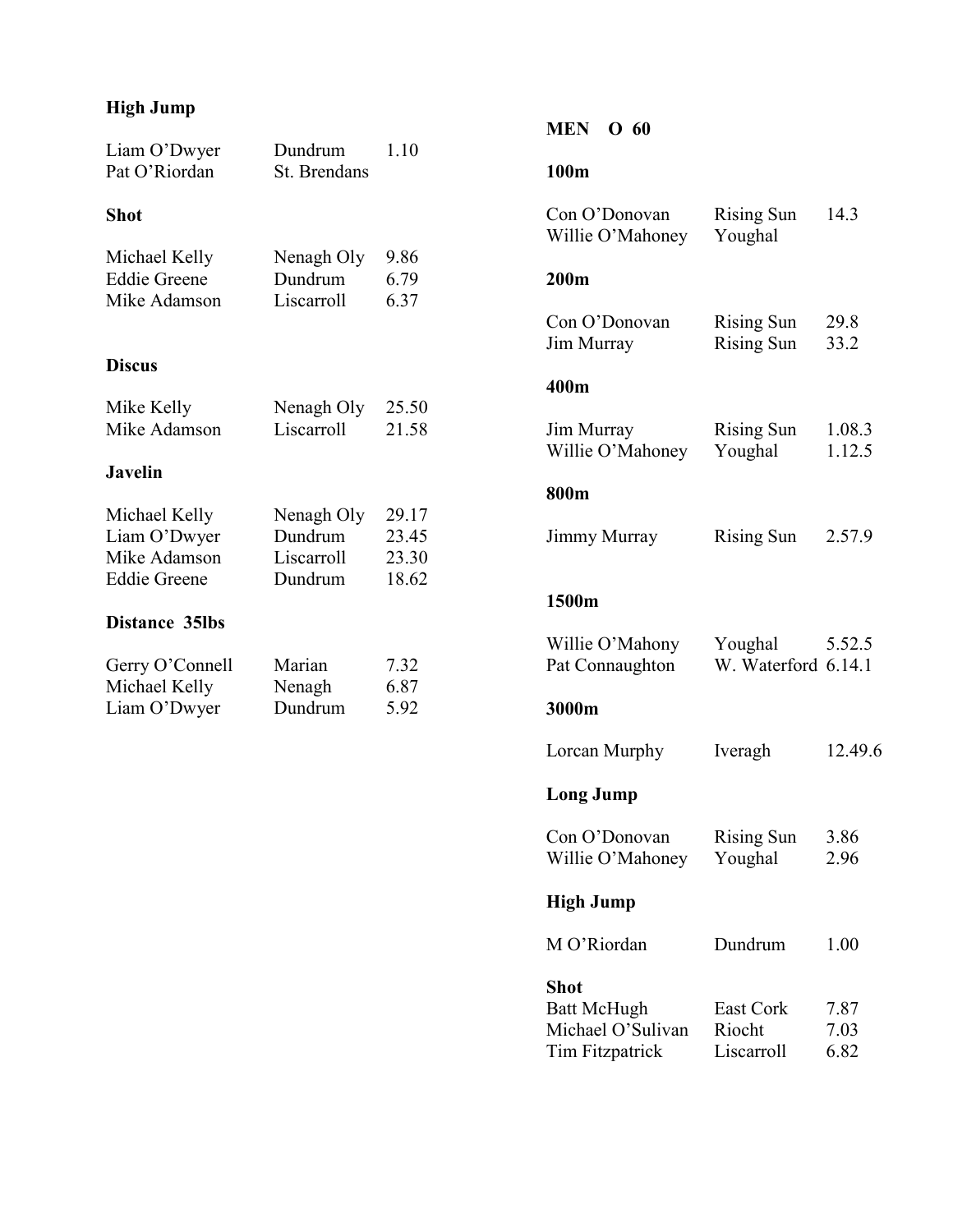# Discus

# Long Jump

| Jim Murray<br><b>Batt McHugh</b>         | <b>Rising Sun</b><br>East Cork             | 25.25<br>21.90 | Michael O'Riordan                                | Dundrum<br>1.54                                                       |  |
|------------------------------------------|--------------------------------------------|----------------|--------------------------------------------------|-----------------------------------------------------------------------|--|
| <b>Javelin</b>                           |                                            |                | <b>Shot</b>                                      |                                                                       |  |
| Martin McDonagh<br>Tim Fitzpatrick       | <b>Tralee Hrs</b><br>Liscarroll            | 24.62<br>16.73 | Martin McDonagh<br>John Kelly<br>Michael Riordan | <b>Tralee Hrs</b><br>8.90<br>Dundrum<br>8.82<br>Dundrum<br>5.93       |  |
| 28lbs<br><b>Distance</b>                 |                                            |                | <b>Discus</b>                                    |                                                                       |  |
| <b>Batt McHugh</b><br>Michael O'Sullivan | East Cork<br>Riocht                        | 7.34<br>5.00   | John Kelly<br>Martin McDonagh<br>Tim Fitzpatrick | Dundrum<br>25.74<br>25.20<br><b>Tralee Hrs</b><br>Liscarroll<br>24.36 |  |
|                                          |                                            |                | <b>Distance</b><br>28lbs                         |                                                                       |  |
| <b>MEN</b><br>O 65                       |                                            |                | Martin McDonagh<br>John Kelly                    | <b>Tralee Hrs</b><br>7.17<br>Dundrum<br>5.69                          |  |
| 100m                                     |                                            |                | Tim Fitzpatrick<br>Michael O'Riordan             | Liscarroll<br>5.41<br>Dundrum<br>5.32                                 |  |
| Tony Buckley                             | Gneeveguilla 18.6                          |                |                                                  |                                                                       |  |
| 200m                                     |                                            |                |                                                  |                                                                       |  |
| Tony Buckley                             | Gneeveguilla 38.8                          |                | <b>MEN</b><br>O <sub>70</sub>                    |                                                                       |  |
| 400m                                     |                                            |                | 100m                                             |                                                                       |  |
| Mike Browne<br>Tony Buckley              | Gneeveguilla 1.21.8<br>Gneeveguilla 1.24.4 |                | Sean O'Sullivan<br>800m                          | 17.0<br><b>Rising Sun</b>                                             |  |
| 800m                                     |                                            |                | Flor O'Leary                                     | St. Finbars<br>3.01.7                                                 |  |
| Mike Browne<br>George Webb               | Gneeveguilla 3.08.5<br><b>Rising Sun</b>   | 3.32.4         | 1500m                                            |                                                                       |  |
| 1500m                                    |                                            |                | Flor O'Leary                                     | St. Finbars<br>6.12.7                                                 |  |
| Mike Browne                              | Gneeveguilla 6.29.8                        |                | <b>Shot</b>                                      |                                                                       |  |
| Tony Buckley<br>George Webb              | Gneeveguilla 6.38.1<br><b>Rising Sun</b>   | 6.54.2         | Ed J. Mulcahy                                    | Farranfore MV 8.83                                                    |  |
| 3000m                                    |                                            |                |                                                  |                                                                       |  |
| Mike Browne                              | Gneeveguilla 13.56.9                       |                | <b>Discus</b>                                    |                                                                       |  |
| Geroge Webb                              | <b>Rising Sun</b>                          |                | Ed. J. Mulcahy                                   | Farranfore MV 24.61                                                   |  |